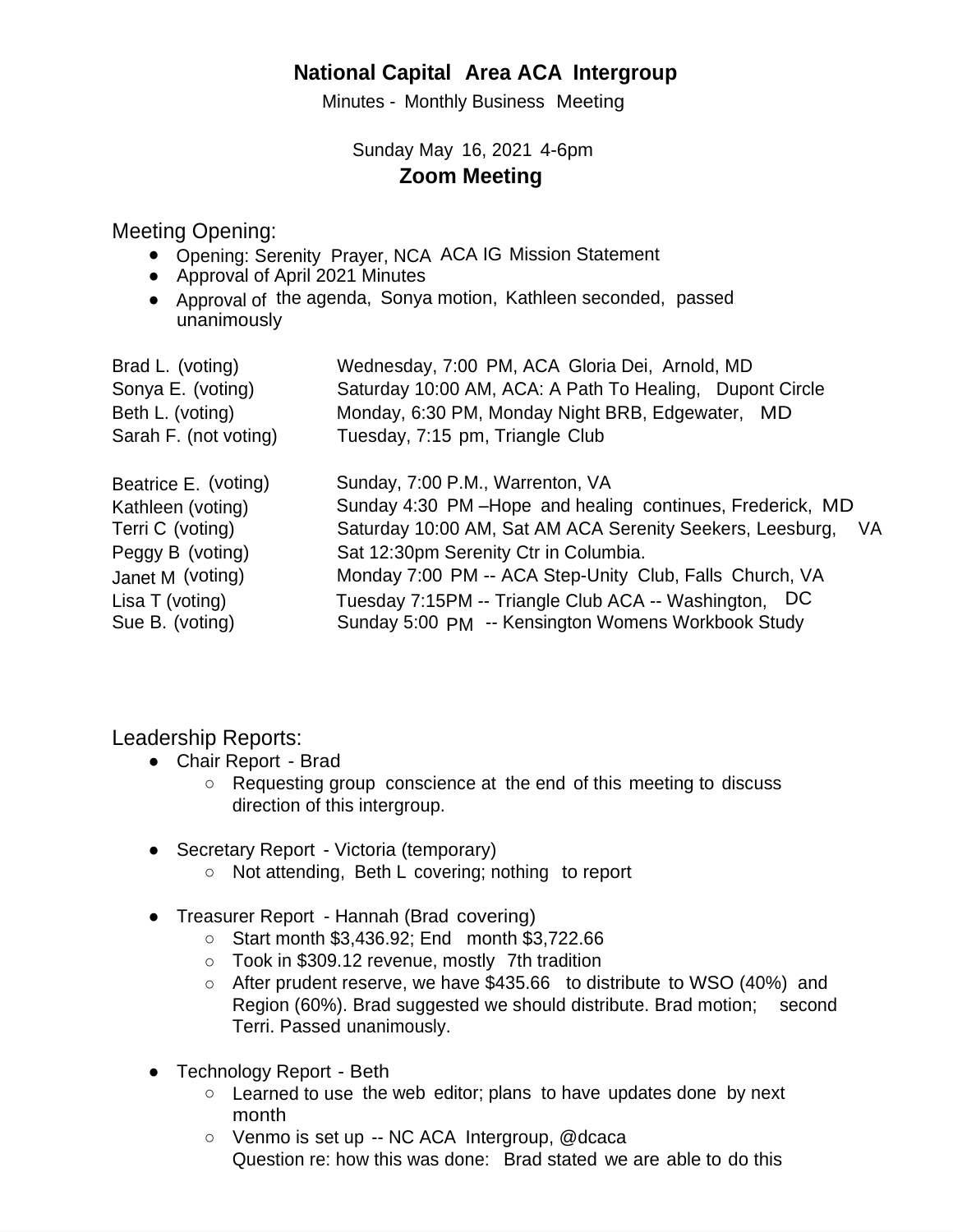because the intergroup bought a phone, and used a generic email. Money goes into the bank account.

- Service Report Open
- Outreach Report Steve O (Beth L covering)
	- Steve made contact with two therapists in the Annapolis/Severna Park area and the Celebrate Recovery bookstore in SP that are willing to have flyers and Intergroup info available at their offices and in the retail store for clients.
	- He will get flyers/ info to them later this month.
	- Question as to which flyers; Beth assumes they are from the newcomer packet, but we can get more info next month.
- Inreach Report Sarah
	- Meetings are starting to open up in-person; plans to find out about those ○ Focus has been publicizing ABC and AWC through May 1st. Waiting for the recordings to be available, then plan to send out more information. and send something out for people looking for in-person activities and/or meetings.
	- Janet's group is thinking about in-person meetings. Unity Club is where they meet, but instructions for hybrid meetings are complicated.
	- Sonya Dupont Circle club reopening June 11th, but no more details. Currently no limits on attendance. Asked Janet to share hybrid meeting instructions she has from Unity Club. Storage at the sites for equipment may be a problem.
	- $\circ$  Janet wondering if we can bring our phones in and use zoom. Unity Club has had policies prohibiting broadcasting, etc. in their meetings.
	- Brad can't have more than one person on zoom on phones because of feedback. Others suggested muting everyone except a single phone.
- Literature Report Hannah (not attending)
- Regional Rep Report Sue B
	- Met last month, again next week. Having a group conscience coming up about the best way to run their meeting.
	- Talked about the Loving Parent Guidebook to be released in June.
	- Did more work on the policy manual.
	- $\circ$  Have a member who is a regional trustee to WSO and one on the regional subcommittee of the WSO.
- WSO Report Open (Brad L covering)
	- Brad Loving Parent Guidebook publication has been pushed back from June to July. It will get approved by the literature committee and the board, then will have to be approved by the membership next year at the Annual Business Conference (ABC).
	- Ballot items passed -- 5 items approved prior to the conference. Acawso.org website has all the information.